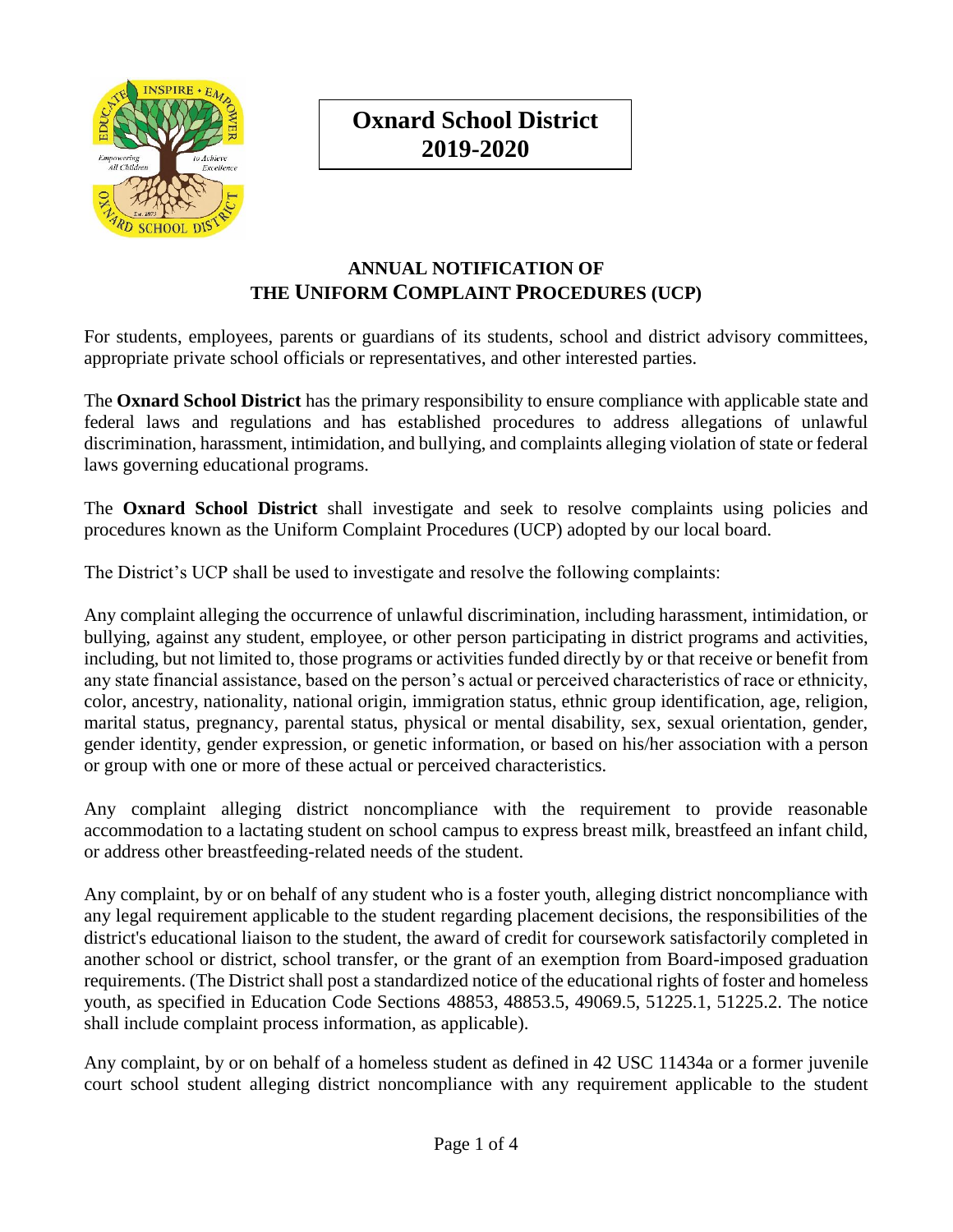regarding the award of credit for coursework satisfactorily completed in another school or district or the grant of an exemption from Board-imposed graduation requirements (Education Code 51225.1, 51225.2).

Any complaint alleging district noncompliance with the physical education instructional minutes requirement for students in elementary school.

Any complaint alleging retaliation against a complainant or other participant in the complaint process or anyone who has acted to uncover or report a violation subject to this policy.

Any complaint alleging district noncompliance with the prohibition against requiring students to pay fees, deposits, or other charges for participation in educational activities that constitute an integral fundamental part of the District's educational program, including curricular and extracurricular activities. (Any complaint of noncompliance regarding the requirements of pupil fees policies, may be filed with the principal of a school, and must be filed no later than one year after payment of the unlawful fees.)

Any complaint alleging noncompliance with the requirement that the Board adopt and annually update the LCAP in a manner that includes meaningful engagement of parents/guardians, students, and other stakeholders in the development and/or review of the LCAP

A complaint of noncompliance with the requirements of pupil fees or any requirement related to the LCAP may be filed anonymously if the complainant provides evidence or information leading to evidence to support an allegation of noncompliance with the requirements related to pupil fees.

In addition, the UCP shall also be used when addressing complaints alleging failure to comply with state and/or federal laws governing:

- Consolidated Categorical Aid Programs
- Migrant Education
- Child Care and Developmental Programs
- Child Nutrition Programs
- Special Education Programs
- Federal Safety Planning Requirements
- After School Education and Safety
- American Indian Education Centers
- Early Childhood Education Assessments
- State Preschool
- Bilingual Education
- English Learner Programs
- Compensatory Education
- Economic Impact Aid
- Education of Pupils in Foster Care and Pupils who are Homeless
- Every Student Succeeds Act/NCLB
- Federal Education Programs in Title I-VII
- Local Control Accountability Plans (including Charter Schools as described in EC §§ 47606.5 and 47607.3)
- California Peer Assistance and Review Programs for Teachers
- Agricultural Vocational Education
- Career Technical/Technical Education and Training programs
- Regional Occupational Centers and Programs
- Tobacco Use Prevention Education

Complaints must be filed in writing with the following compliance officer:

Name and/or Title of Compliance Officer: **Dr. Jesus Vaca, Assistant Superintendent, HR** Address: **1051 South A Street, Oxnard CA 93030** Telephone Number: **(805) 385-1501 Ext. 2050**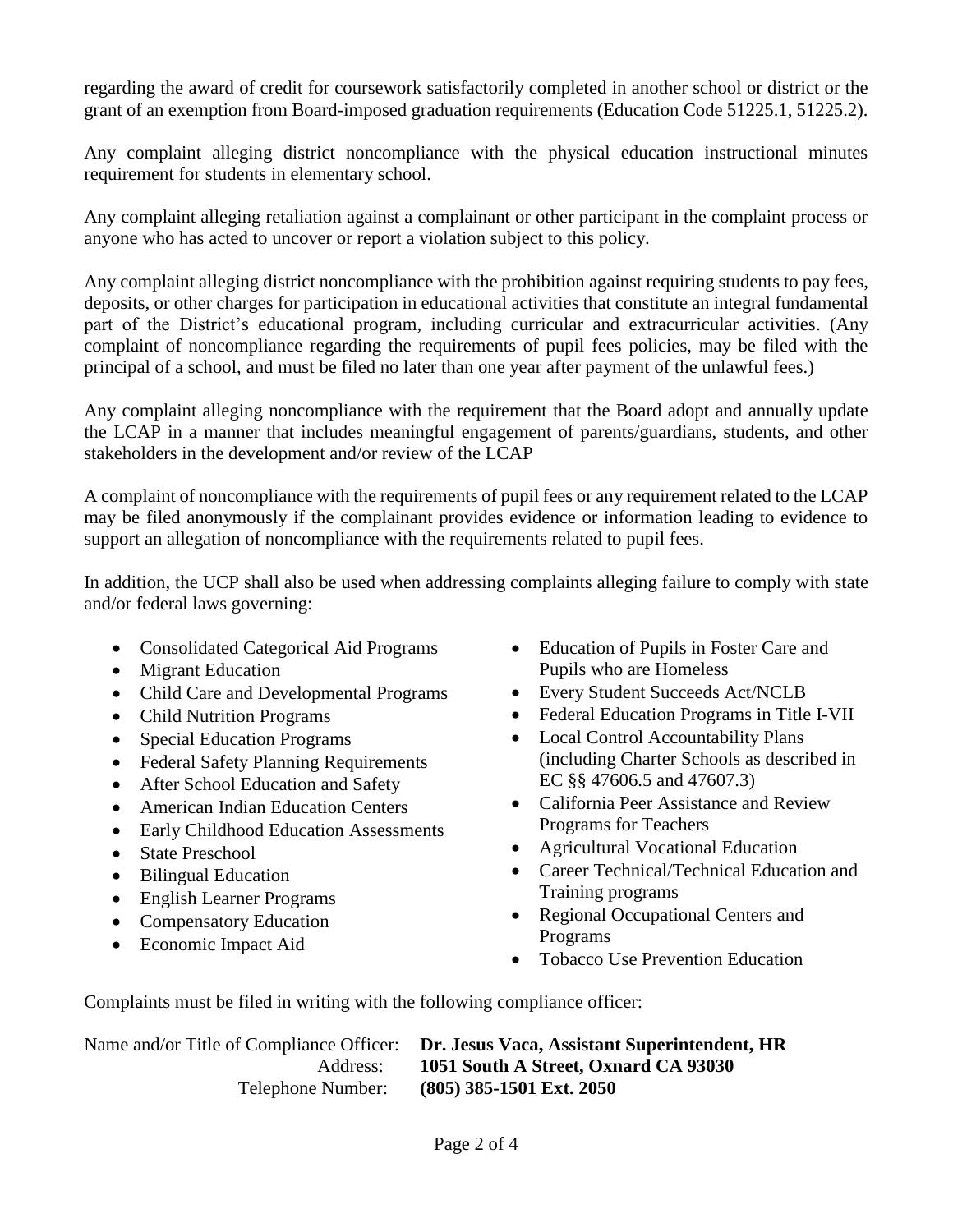If a complainant is unable to put his/her complaint in writing, for example, due to conditions such as a disability or illiteracy, District staff shall assist him/her in the filing of the complaint.

Complaints alleging unlawful discrimination, harassment, intimidation, or bullying, must be filed within six (6) months from the date the alleged discrimination, harassment, intimidation, or bullying, occurred or the date the complainant first obtained knowledge of the facts of the alleged discrimination, harassment, intimidation, or bullying, unless the time for filing is extended by the superintendent or his or her designee.

Complaints will be investigated, and a final written decision or report will be sent to the complainant within sixty (60) days from the receipt of the complaint. This sixty (60) day time period may be extended by written agreement of the complainant. The person responsible for investigating the complaint shall conduct and complete the investigation in accordance with sections 4680-4687 and in accordance with local procedures adopted under section 4621.

If a public school finds merit in a complaint regarding noncompliance in pupil fees, or the California Department of Education finds merit in an appeal, the public school shall provide a remedy to all affected pupils, parents, and guardians that, where applicable, includes reasonable efforts by the public school to ensure full reimbursement to all affected pupils, parents, and guardians, subject to procedures established through regulations adopted by the State Board. A pupil enrolled in a public school shall not be required to pay a pupil fee for participation in an educational activity.

If the allegation involves retaliation or unlawful discrimination and the investigation confirms that discrimination has occurred, the District will take steps to prevent recurrence of discrimination and correct its discriminatory effects on the complainant, and on others, if appropriate.

The complainant has a right to appeal the District's Decision to the District Superintendent within 15 days of the issuance of the Decision. The complainant shall specify the reason(s) for appealing the Decision to the Superintendent and include a copy of the Decision.

Additionally, a complainant may also appeal decisions and/or findings to the California Department of Education (CDE) – Office of Equal Opportunity by filing a written appeal within 15 days of receiving the LEA's Decision. The appeal shall specify the reason(s) for appealing the decision and include a copy of the Decision.

In any complaint alleging unlawful discrimination, the respondent also shall have the right to file an appeal with CDE in the same manner as the complainant, if he/she is dissatisfied with the District's decision

Civil law remedies may be available under state or federal discrimination, harassment, intimidation, or bullying laws, if applicable. In appropriate cases, an appeal may be filed pursuant to Education Code Section 262.3. A complainant may pursue available civil law remedies outside of the LEA's complaint procedures. Complainants may seek assistance from mediation centers or public/private interest attorneys. Civil law remedies that may be imposed by a court include, but are not limited to, injunctions and restraining orders.